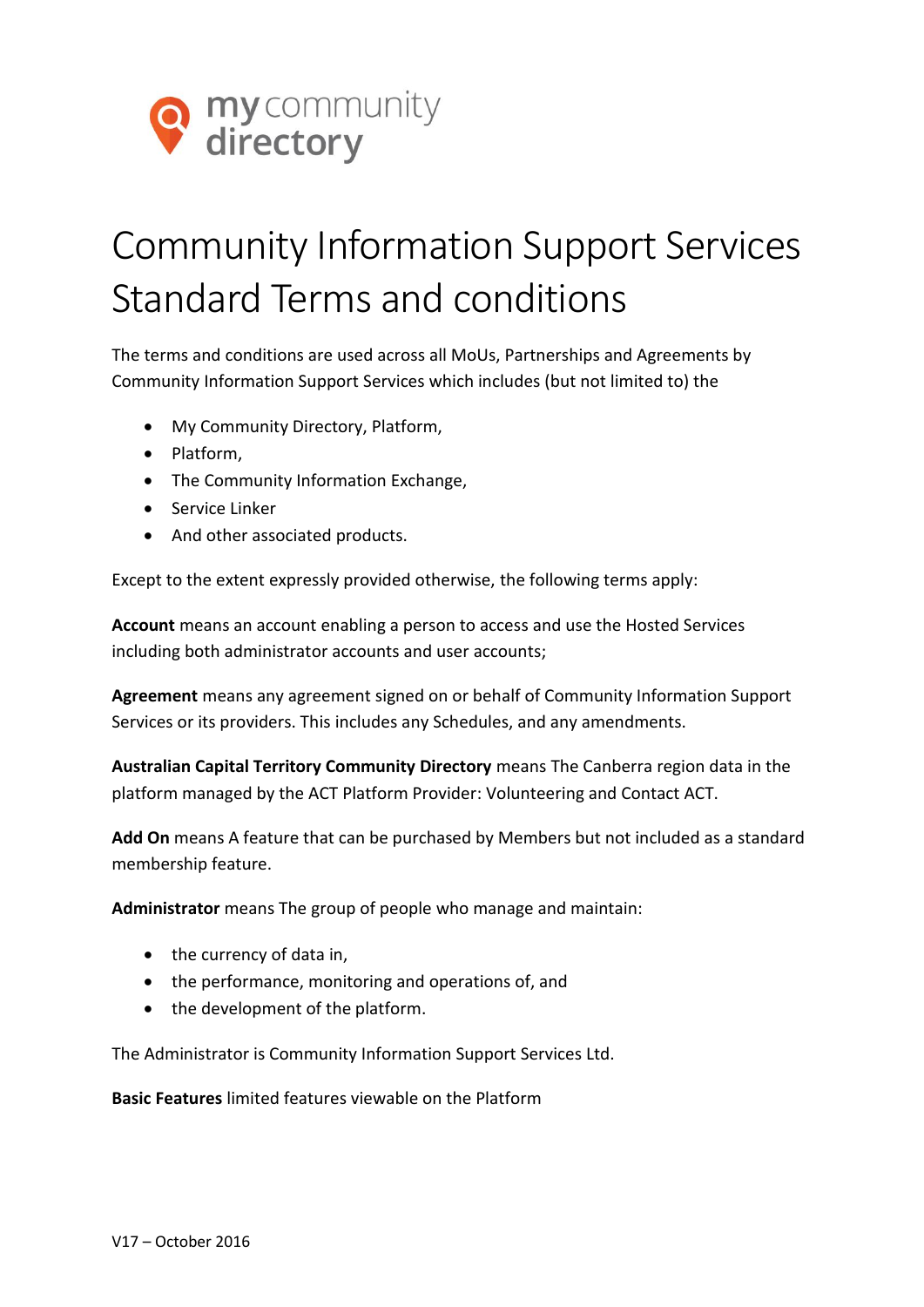

**Business Day** means any weekday other than a bank or public holiday in Australia;

**Business Hours** means the hours of 09:00 to 17:00 on a Business Day;

**Charges** means the following amounts:

- (a) the amounts specified in Schedules, MoUs
- (b) such amounts as may be agreed in writing by the parties from time to time; and
- (c) amounts calculated by multiplying the Provider's standard time-based charging rates as agreed in writing.

**Content** means to all information, including but not limited to data, text, images and multimedia, that is displayed in a listing on the site or directory

**Collective Content** means Member Content and Platform Content or third party content

**Compliance** means to the act of responding favourably to a request to comply with membership Terms and Conditions

**Cookies** means a small data file that we transfer to your computer's hard disk for recordkeeping purposes. We use cookies for two purposes. First, we utilize persistent cookies to save your login information for future logins to the Site and Application. Second, we utilize session ID cookies to enable certain features of the Site and Application, to better understand how you interact with the Site and Application and to monitor aggregate usage by the Platform Users and web traffic routing on the Site and Application. Unlike persistent cookies, session cookies are deleted from your computer when you log off from the Site, Application and Service and then close your browser.

**Contractor** means a contracted service provider operating an independent business

**Core business** means the main area upon which any entity operates; the main activity an entity takes part in

**Council** means local area government

**Community** means group of people within a specific region

*Data* means distinct pieces of information, usually formatted in a special way. Data can exist in a variety of forms - as numbers or text on pieces of paper, as bits and bytes stored in electronic memory, or as facts stored in a person's mind.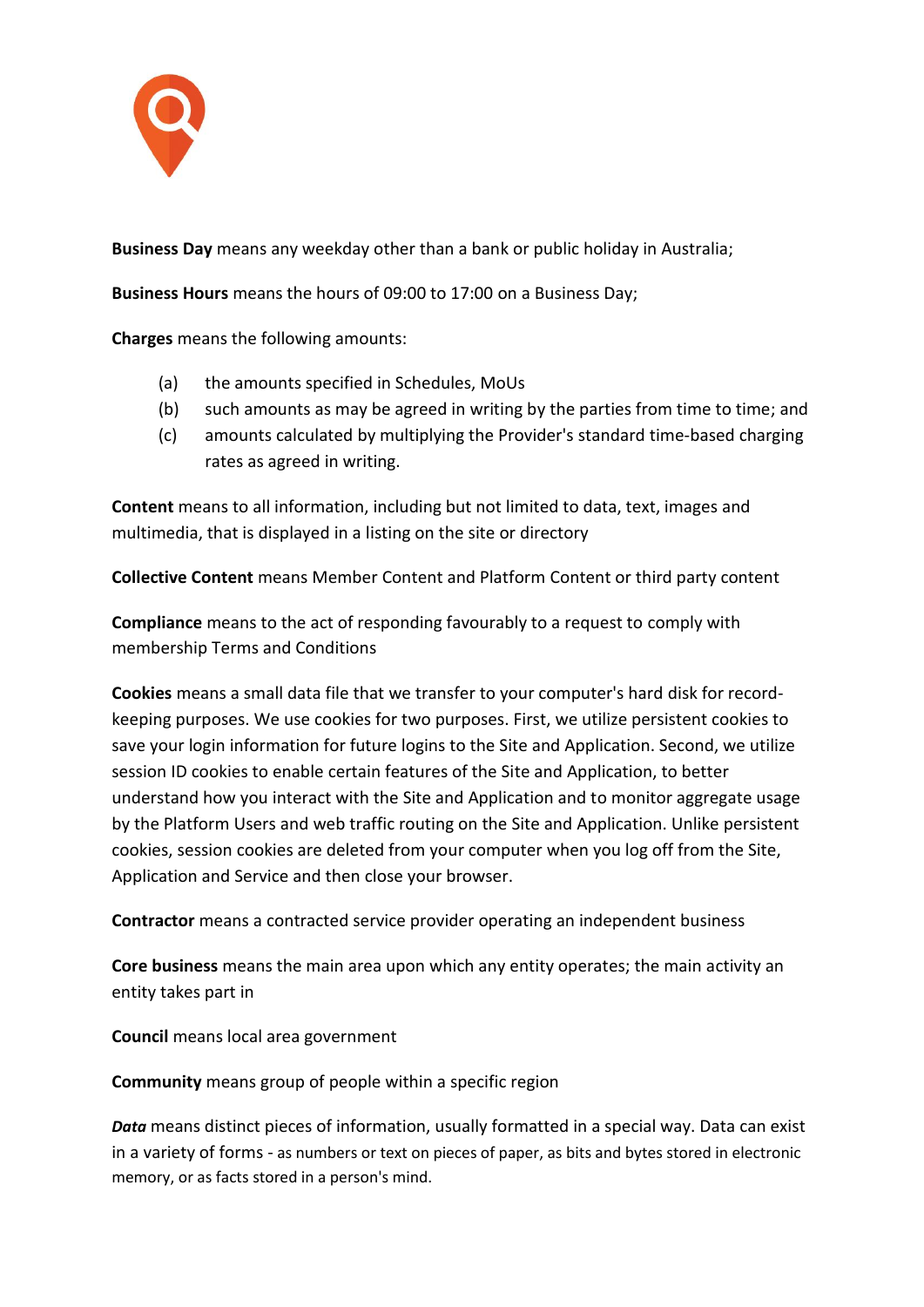

*Data Quality Issues means* potential problems with the data collected. These problems can include missing data, incorrect data, incomplete or truncated data and out of date data.

*Primary Source system* means the information system used and identified as the primary source of the data being captured / reported. It is usually the first system that the data is captured in before it flows to other downstream systems or is re-entered in other secondary systems.

**Data Provider** means an organisation or individual or any other entity which supplies and manages a dataset about a related set of listings held in the Directory

**Data Resource** means data in a format that can be used for other purposes

**Data View** means visual access to information contained in the Directory

**Diary** means the Data displayed and managed by the Platform

**Directory** means the Data displayed and managed by the Platform

**Effective Date** means [the date of execution of this Agreement];

**Force Majeure Event** means an event, or a series of related events, that is outside the reasonable control of the party affected (including [failures of the internet or any public telecommunications network, hacker attacks, denial of service attacks, virus or other malicious software attacks or infections, power failures, industrial disputes affecting any third party, changes to the law, disasters, explosions, fires, floods, riots, terrorist attacks and wars);

**Editorial Discretion** means the power of making decisions, a decision without consultation

**Entity** means community organisation, group, service, business, council or government department

**Exclusive, non-transferable access** means access for your organisation's legal users only with possible limitations on the maximum number of users

**Event Participant** means a person who requests a booking of an event via the Platform who attends an event.

**Event Host** means a person who organised an event and creates a listing on The Platform

**Free** means that no charges is levied at the point of delivery of the service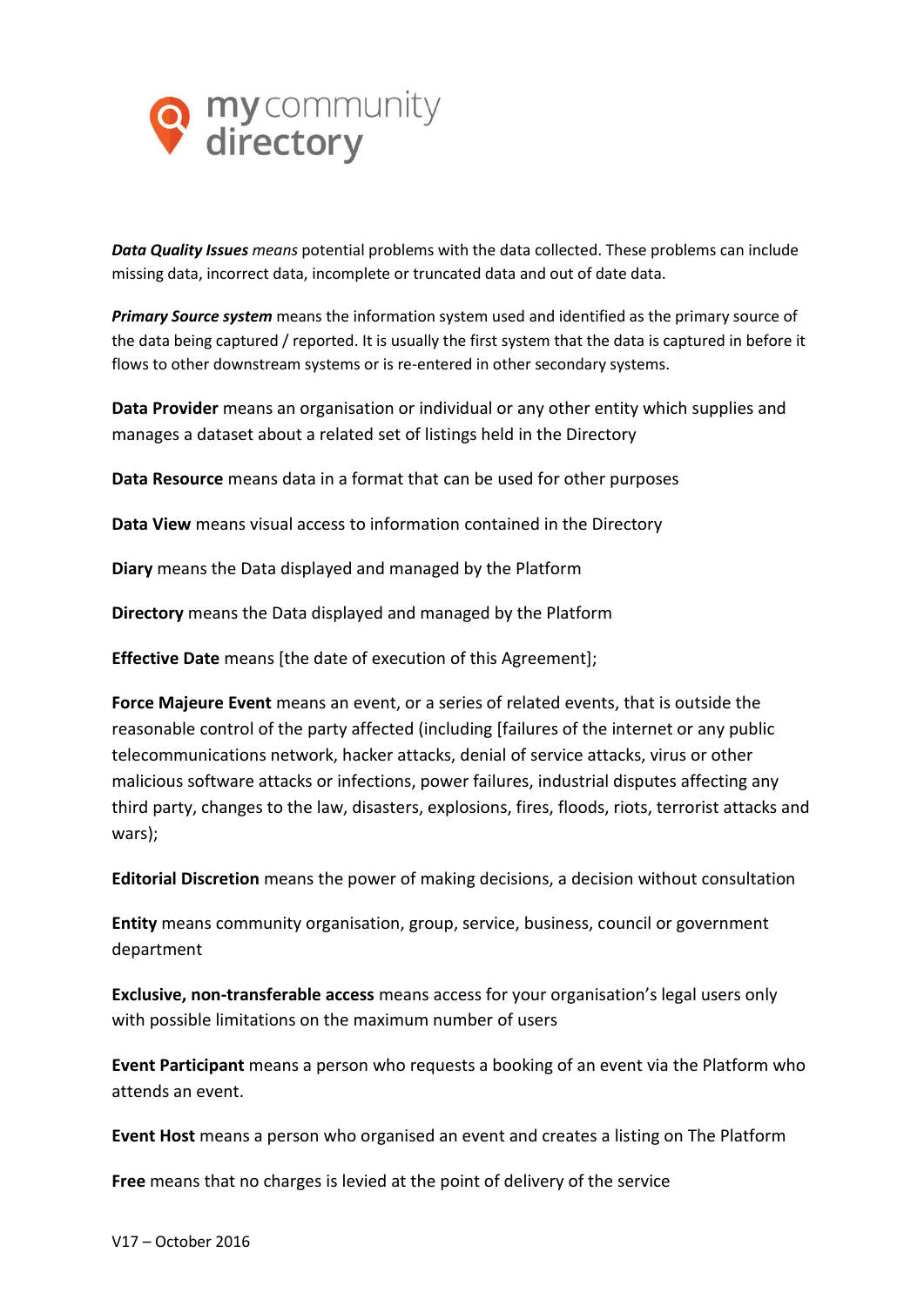

**Functionality** means a process that allows a user to perform a certain task

**GST** – means Goods and services taxes (GST)

**Intellectual Property Rights** means all intellectual property rights wherever in the world, whether registrable or unregistrable, registered or unregistered, including any application or right of application for such rights (and these "intellectual property rights" include copyright and related rights, database rights, confidential information, trade secrets, know-how, business names, trade names, trade marks, service marks, passing off rights, unfair competition rights, patents, petty patents, utility models, semi-conductor topography rights and rights in designs);

**Listing** means a Service listed on the Platform that is either free or incurs Charges.

**Log Data** means Log Data may include information such as your computer's Internet Protocol ("IP") address, browser type or the webpage you were visiting before you came to our Site and Application, pages of our Site and Application that you visit, the time spent on those pages, information you search for on our Site and Application, access times and dates, and other statistics.

**Maintenance Services** means means the general maintenance of the Platform and Hosted Services, and the application of Updates and Upgrades;

**Mobile App** means the mobile application that is made available by the Provider through the *Google Play Store* and the *Apple App Store*

**Maximum Members** means the total number of members within a membership with access rights

**Member** means entity with the right to access information on the platform or a community organisation which has listed organisation data

**Member Account** – the account for Members issued as part of the membership

## **Member Confidential Information** means:

- (a) any information disclosed by or on behalf of the Customer to the Provider during the Term OR at any time before the termination of this Agreement (whether disclosed in writing, orally or otherwise) that at the time of disclosure:
- (i) was marked or described as "confidential"; or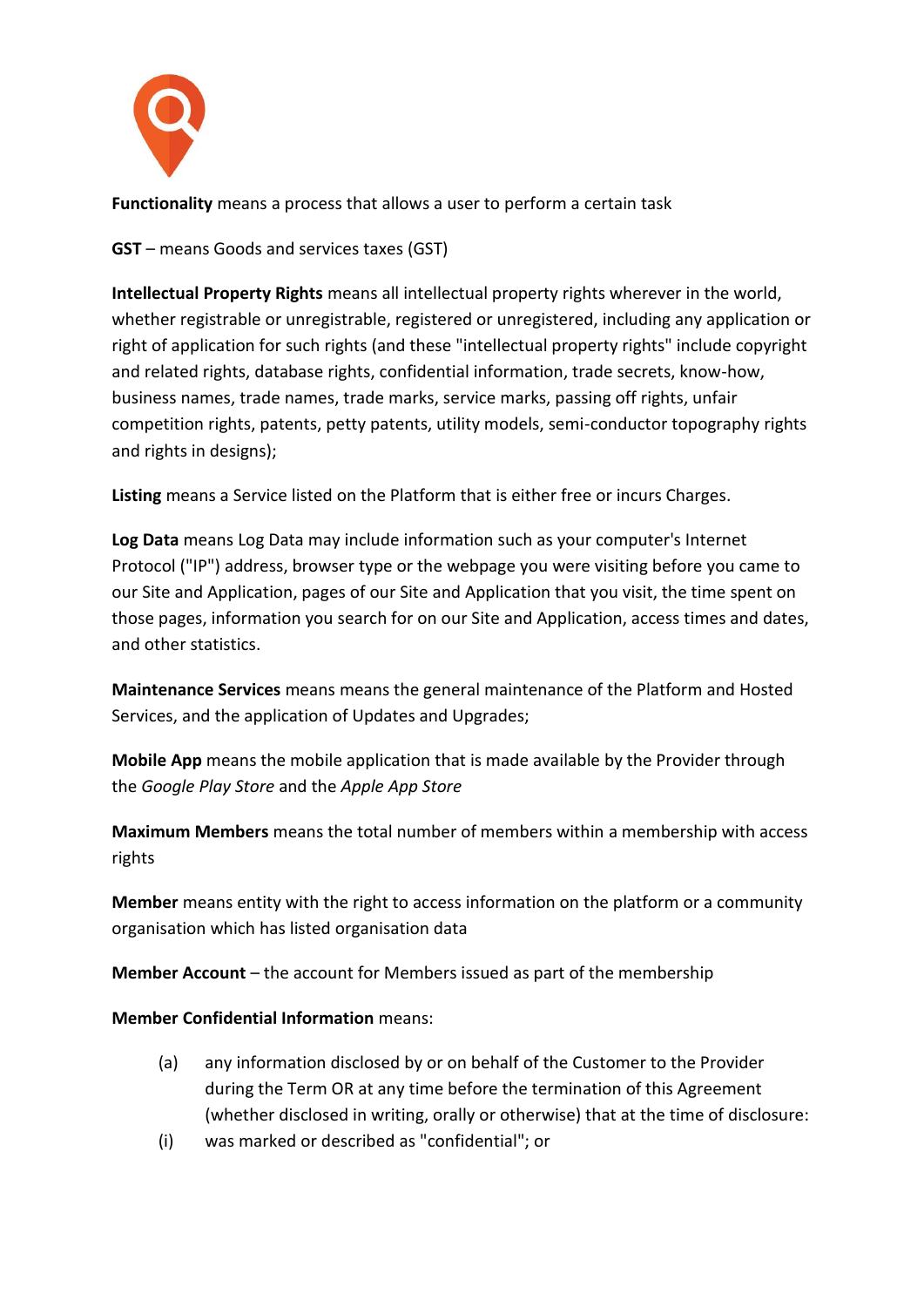

- (ii) should have been reasonably understood by the Provider to be confidential; and
- (b) the Customer Data;

**Member Data** means all data, works and materials: uploaded to or stored on the Platform by the Customer; transmitted by the Platform at the instigation of the Customer; supplied by the Customer to the Provider for uploading to, transmission by or storage on the Platform; or generated by the Platform as a result of the use of the Hosted Services by the Customer;

**Member Communication** means any information sent to a member by the Platform, Community Information Support Services Ltd or information sent on behalf of our partners.

**Membership** means access under the Terms and Conditions of the Platform that has not expired at the time of requesting service

**Membership Cancellation** means an action carried out by you when you no longer wish to access The Platform

**Membership Level** means the access rights which may incur Charges

**Membership Suspension** means an action carried out by us where a listing or all listings are not viewable by the public – generally because of reports of inappropriate or offensive content

**Membership Termination** means an action carried out by us for breach of these Terms & **Conditions** 

**New South Wales (NSW) Community Directory** means The NSW data in the platform managed by the NSW Platform Provider listed in the Terms and Conditions.

**Non-commercial Activity** means activity that does not result in an economic gain by the organiser of the activity

**Northern Territory (NT) Community Directory** means the NT data in the platform managed by the NSW Platform Provider listed in the Terms and Conditions.

**Organisation/s** means an unincorporated/incorporated association, club, Non-Government Organisation or Government (local state or federal) organisation that lists a community service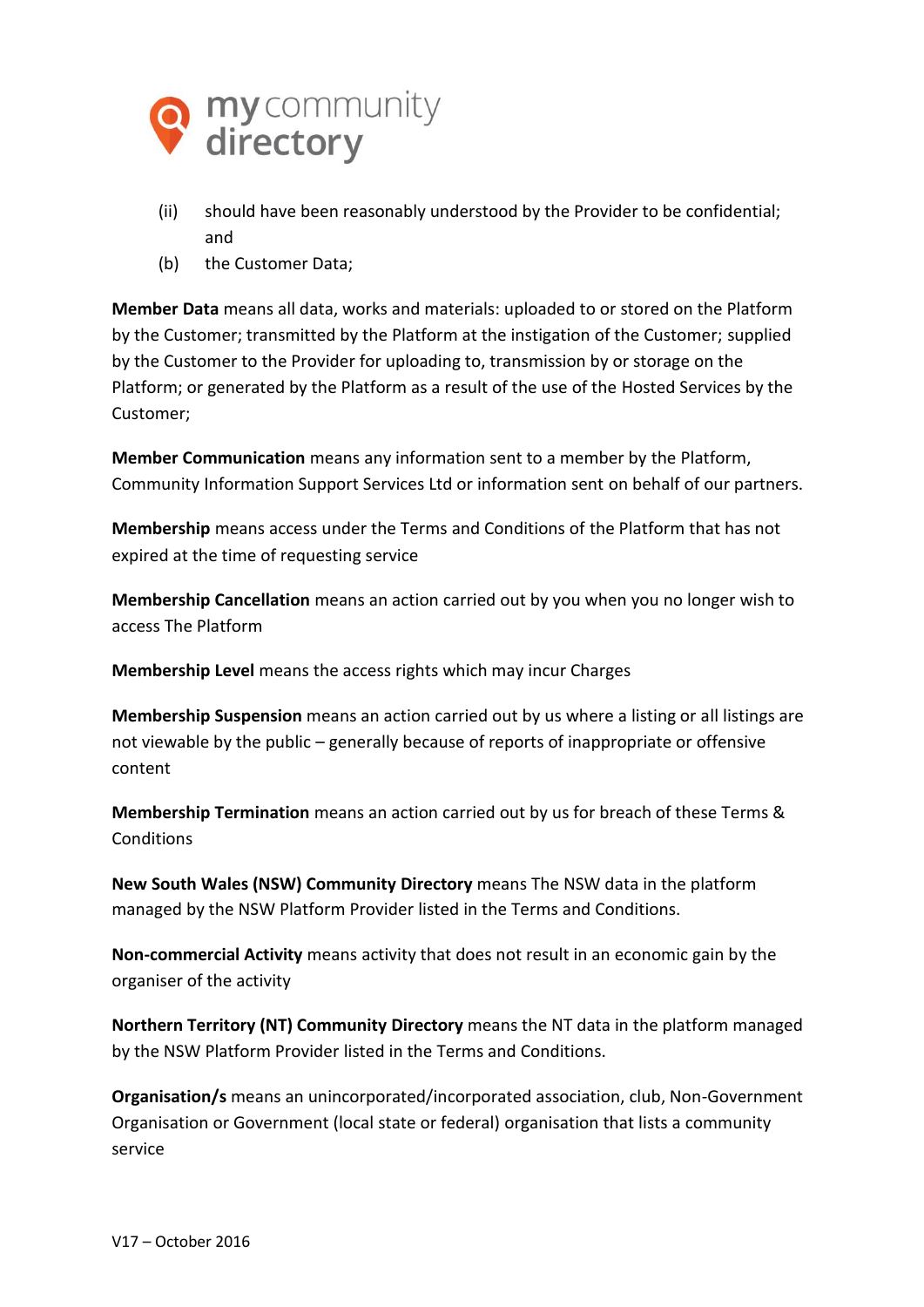

**Obligations** means what is expected of you

**Our, We, Us** means My Community Directory Pty Ltd ABN 18 136 511 512. My Community Directory is the owner and operator of the Platform.

**Password protected** means a function that requires a member to enter their password to access data

**Partner** means Is an arrangement between The Administrator (CISS) and a Platform Provider to work together to enhance the delivery and reach of the platform.

**Permitted Purpose** means and agreed upon activity.

**Personal Data** has the meaning given to it in Privacy Act 1988 (Cth);

**Platform** means the System and associated sub-systems, and means the platform managed by the Provider and used by the Provider to provide the Hosted Services including the application and database software for the Hosted Services, the system and server software used to provide the Hosted Services, and the computer hardware on which that application, database, system and server software is installed

**Platform Provider, Regional Platform Provider** means the providers of the system with responsibilities for the geographic region(s) you operate in, either individually or collectively.

**Platform Investor** means any entity or individual who invests money in the enhancements of the platform.

**Population** means the number of people living in a council or other area defined by the Australia Bureau of Statistics (this may include population projections)

**Provider** means The organisation or entity which delivers the service of the platform. The Provider has a geographical reach of service delivery to members of the platform.

**Queensland (QLD) Community Directory** - The QLD data in the platform managed by the NSW Platform Provider listed in the Terms and Conditions.

**Reciprocal** means the Member may receive the entitlements that other Clubs/Associations would normally provide to their members. Entitlements will vary from product to product

**Resource** means a useful tool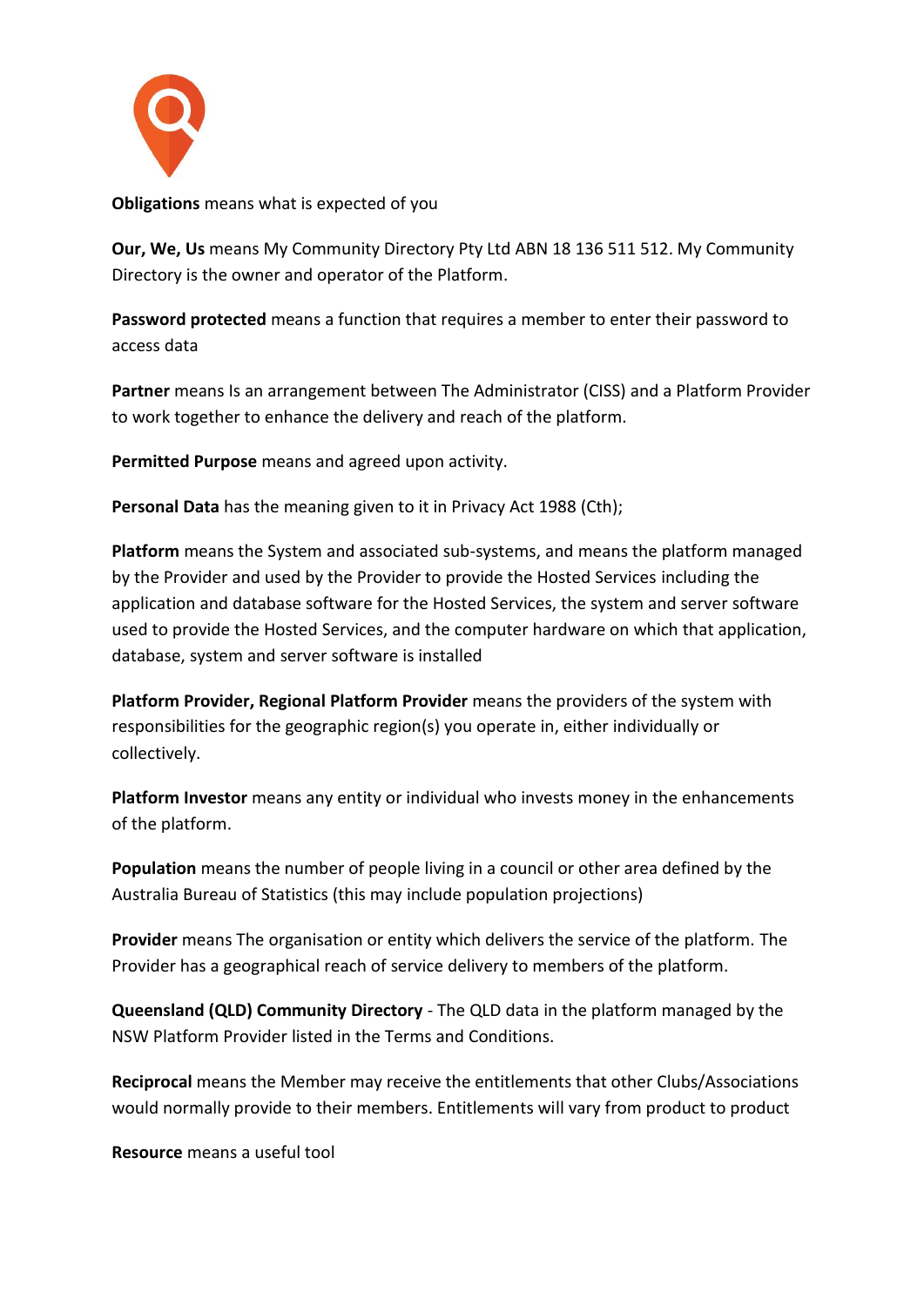

**Schedule** means any schedule attached to and Agreement, MoU or Terms of and **Conditions** 

**Service/s** means any services that the Provider provides to the Member or User, or has an obligation to provide to the Customer, under this Agreement;

**Spam Act** means the Span ACT 2003 (Cth)

**Support Services** means support in relation to the use of, and the identification and resolution of errors in, the Hosted Services, but shall not include the provision of training services;

**Supported Web Browser** means [the current release from time to time of Microsoft Internet Explorer, Mozilla Firefox, Google Chrome or Apple Safari][, or any other web browser that the Provider agrees in writing shall be supported];

**SNS** means Social Networking Site (including, but not limited to, Facebook and LinkedIn)

**South Australia (SA) Community Directory** means the SA data in the platform managed by the NSW Platform Provider listed in the Terms and Conditions.

**Tasmania (TAS) Community Directory** means the TAS data in the platform managed by the NSW Platform Provider listed in the Terms and Conditions.

**Third Party Account** means an account that you establish through a third party and is bound by the Terms & Conditions of that party: Facebook, Google etc.

**Third Party Source** means another website or data source that provides information about local events

**Terms & Conditions** means the specific information, restrictions about your membership and the use of [the](http://www.mycommunitydirectory.com.au/) platform

**Term** means the term of this Agreement or MoU

**Update** means a hotfix, patch or minor version update to any Platform software; and

**Upgrade** means a major version upgrade of any Platform software.

**User** means any person who interacts with the website